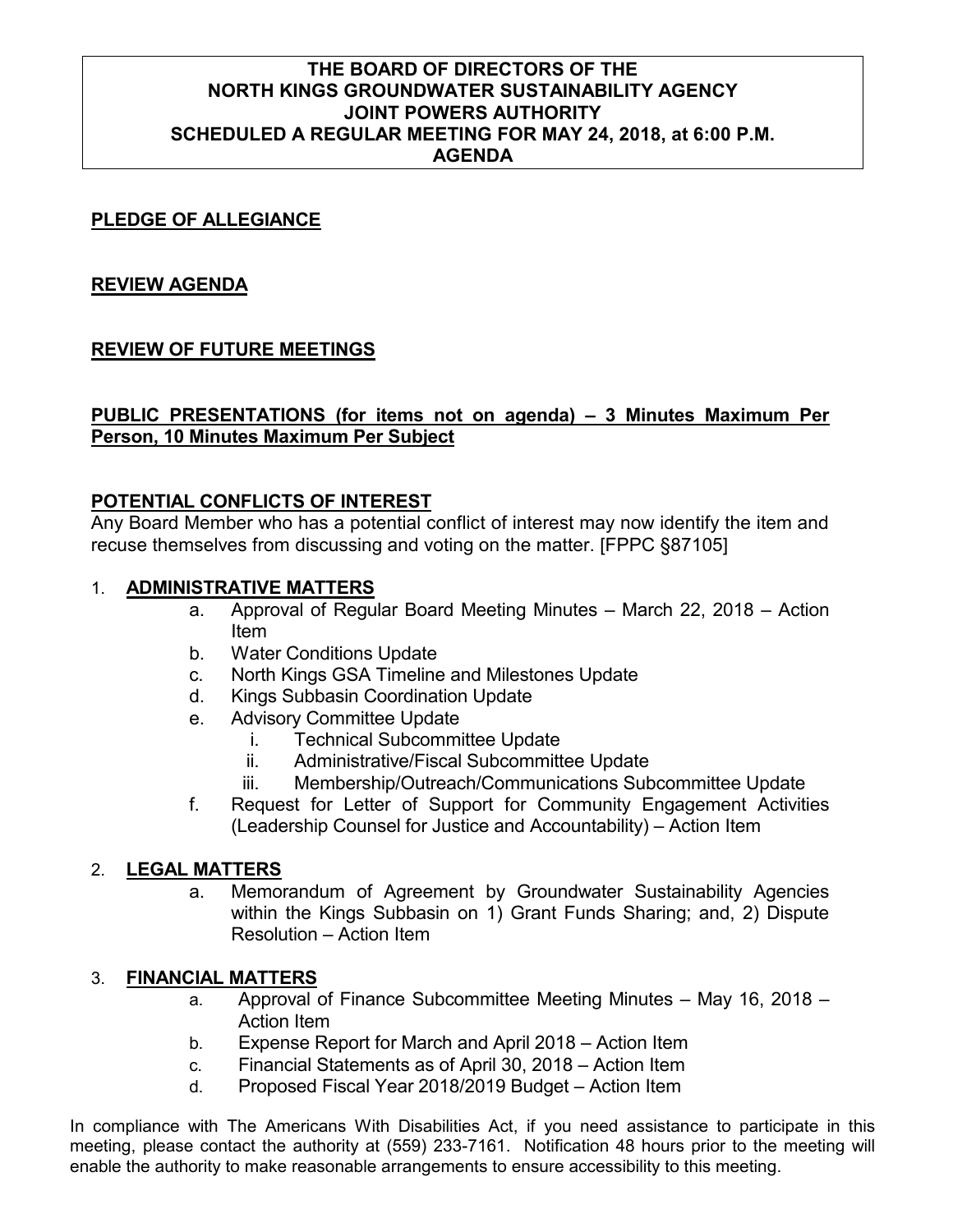## **THE BOARD OF DIRECTORS OF THE NORTH KINGS GROUNDWATER SUSTAINABILITY AGENCY JOINT POWERS AUTHORITY SCHEDULED A REGULAR MEETING FOR MAY 24, 2018, at 6:00 P.M. AGENDA**

## 4. **EXECUTIVE OFFICER REPORT**

#### 5. **DIRECTORS REPORT**

#### 6. **ADJOURNMENT**

Note: This agenda is posted pursuant to the provisions of the Government Code commencing at Section 54950. The date of this posting is May 21, 2018. Posting locations are: 1) Fresno Irrigation District Office; 2) FID Website; and 3) Notice Box located in front of 2907 S Maple Avenue – Fresno, CA (24 hour access available on District website and in the mailbox in front of building).

"In accordance with California Government Code Section 54957.5, any writing or document that is a public record, relates to an open session agenda item and is distributed less than 72 hours prior to a regular meeting, will be made available for public inspection in the District offices during normal business hours. If, however, the document is not distributed until the regular meeting to which it relates, then the document or writing will be made available to the public at the location of the meeting."

In compliance with The Americans With Disabilities Act, if you need assistance to participate in this meeting, please contact the authority at (559) 233-7161. Notification 48 hours prior to the meeting will enable the authority to make reasonable arrangements to ensure accessibility to this meeting.